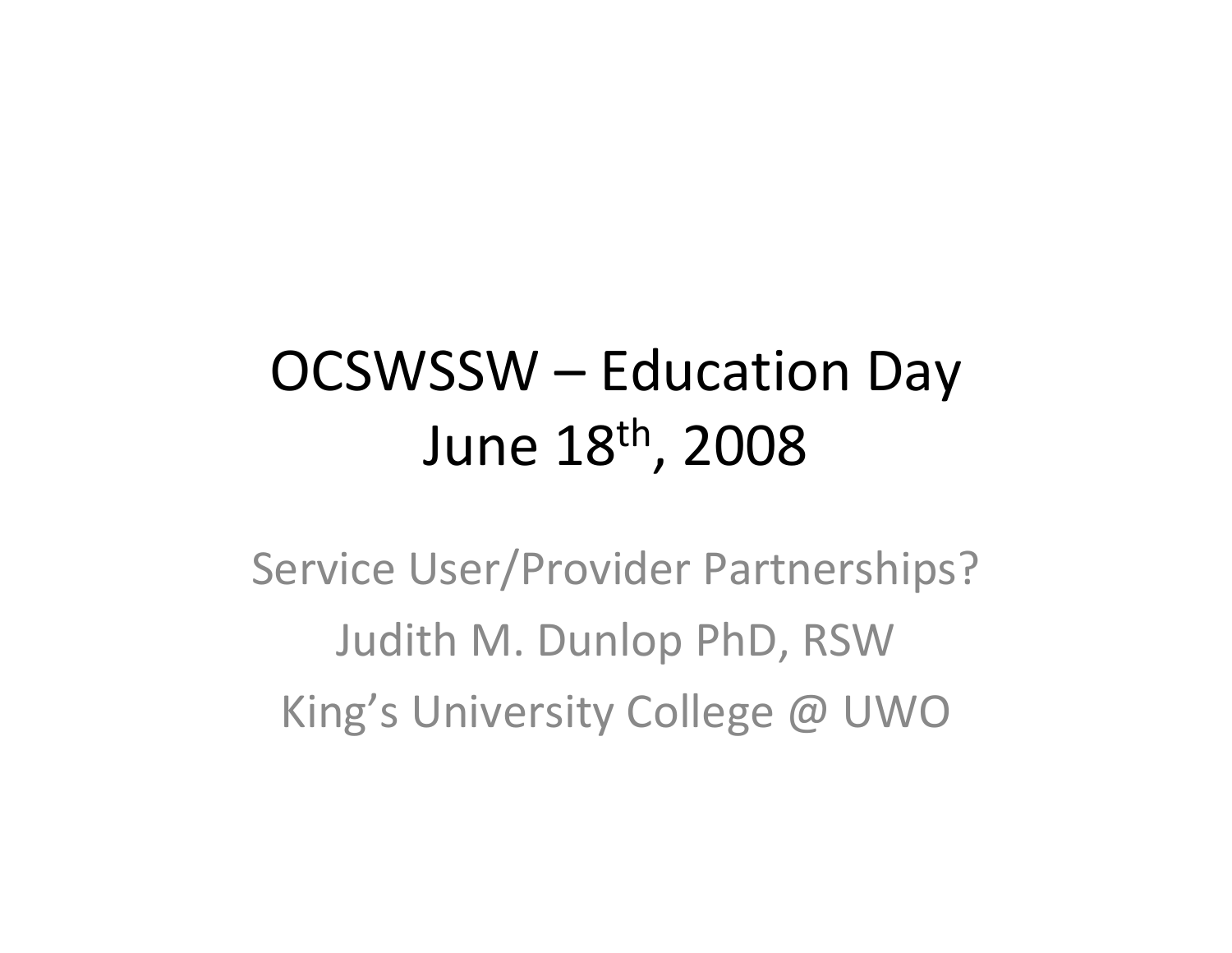## Overview of Presentation

- Introduction to the Research Studies
- Collaboration Concepts
- Distinct Contexts (Canada, U.S., Scotland)
- Research Method
- The Results (Canada, U.S., Scotland)
- The Lessons Learned
- The Practice Future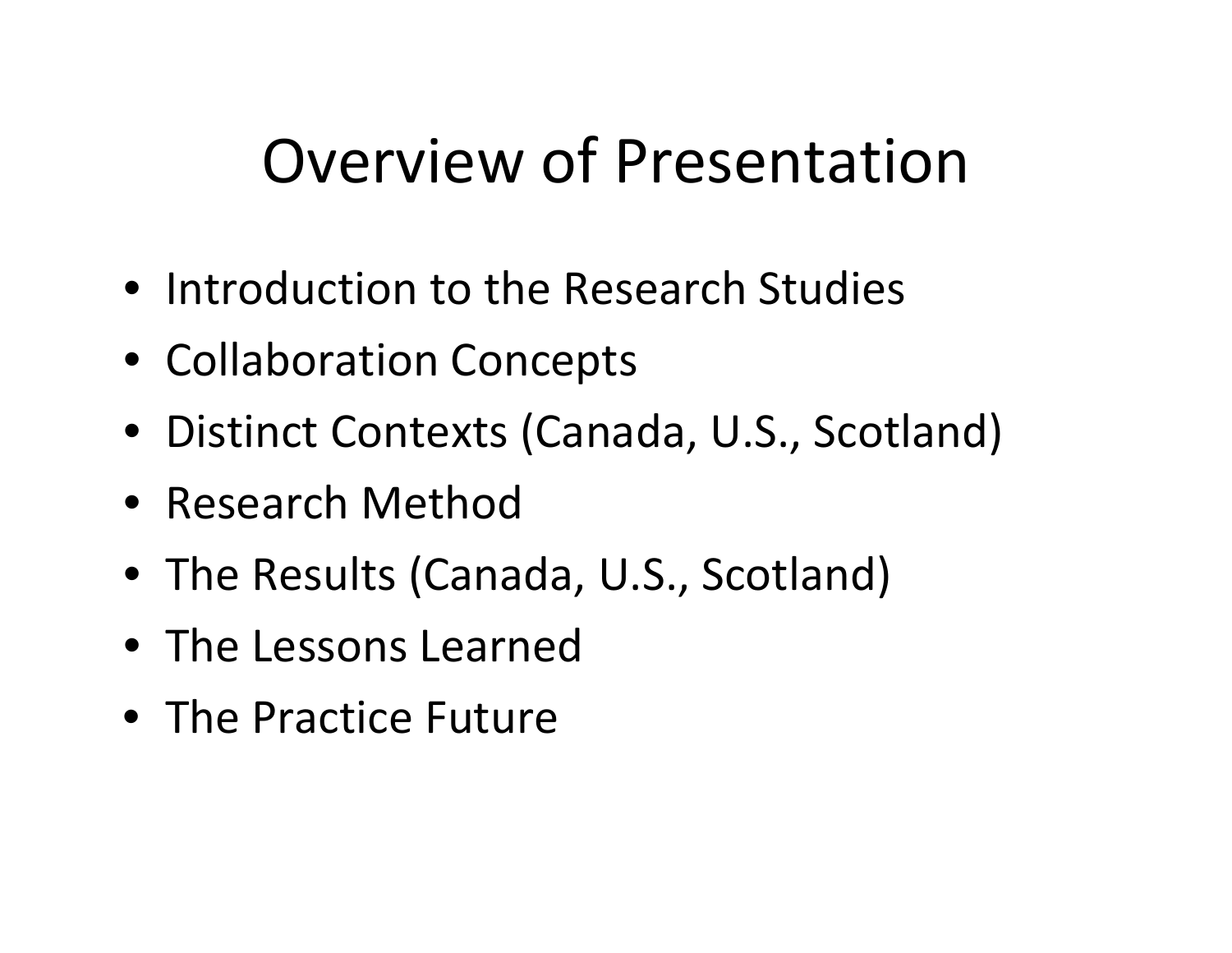*Introduction to the Five Research Studies* (2002‐2006) (61 Respondents)

### **CANADA**

#### **ONTARIO**

#### *Managerial Perceptions of Local Collaboration: The Healthy Babies/Healthy Children Program in Ontario (HBHC)*

¾Semi‐structured – Telephone Interviews

¾2002 (24 HBHC Managers) Telephone Interviews

¾2004 (22 HBHC Managers) Telephone Interviews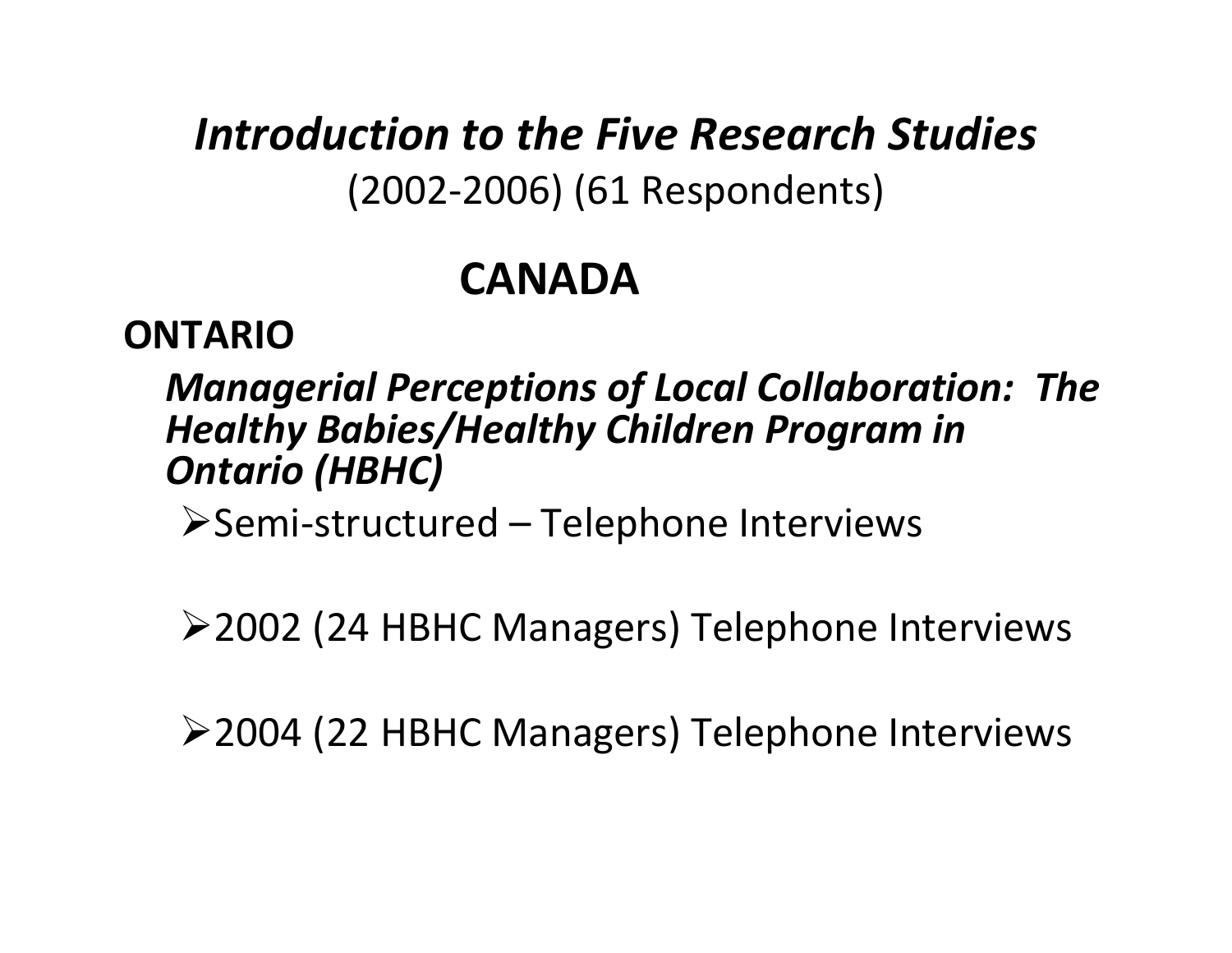# United States (2004‐2006)

### **MICHIGAN**

### *Managerial Perceptions of Local Collaboration: The Michigan Healthy Start Initiative (MHS)*

- ¾ Semi‐Structured Telephone Interviews
- ¾ 2004 (5 Healthy Start Managers)

### **ILLINOIS**

### *Managerial Perceptions of Local Collaboration: The Illinois Healthy Start Initiative (IHS)*

- ¾ Semi‐Structured Telephone Interviews
- ¾ 2006 (5 Healthy Start Managers)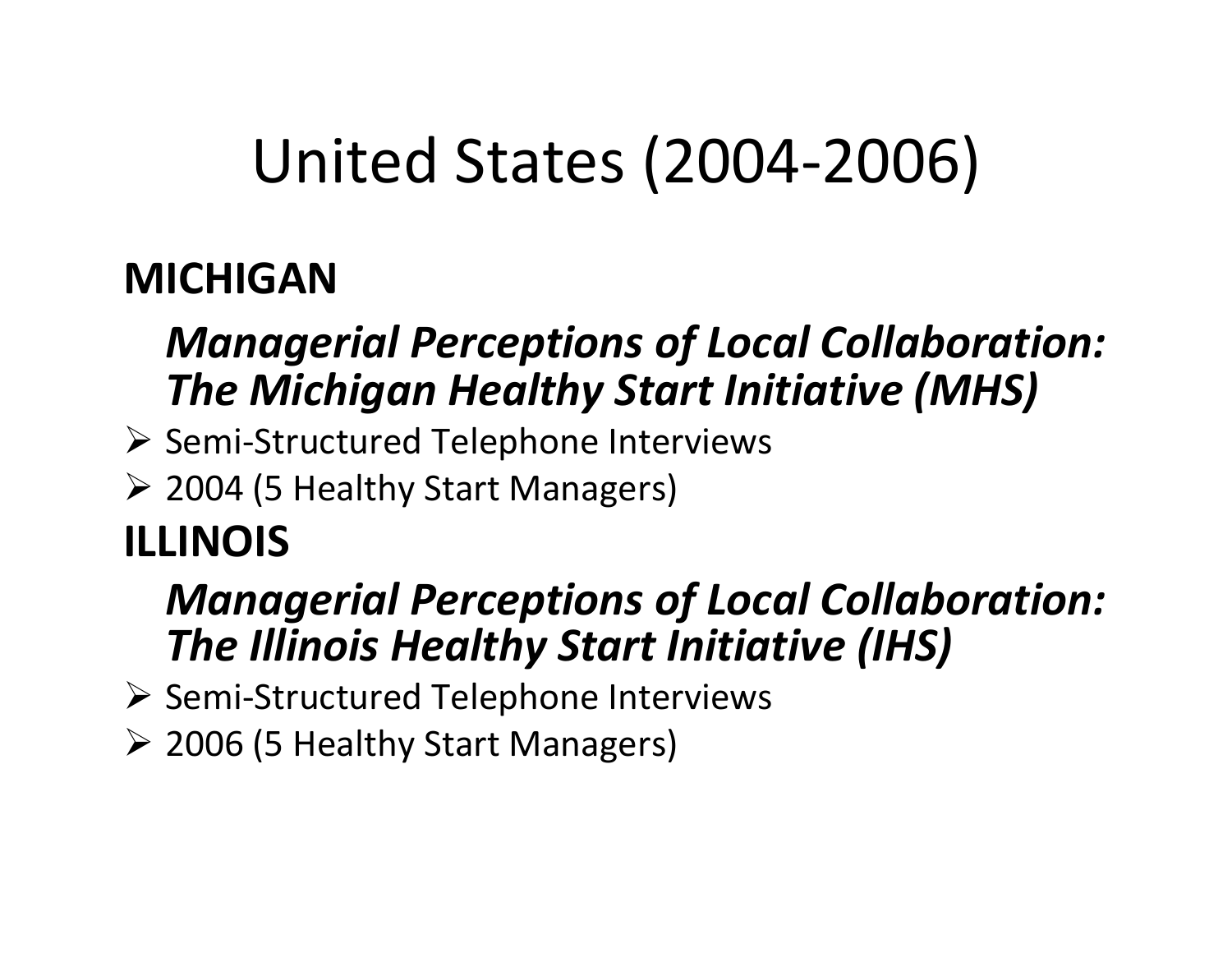# SCOTLAND (2006)

### **GLASGOW**

### *Collaborative Planning: Glasgow's Ensuring <sup>a</sup> Good Start in Life Strategy (GEGSL)*

- ¾Semi‐structured telephone interviews
- ¾ 2006 ( 5 Participants) ‐ Joint Planning Group for Ensuring <sup>a</sup> Good Start in Life in Glasgow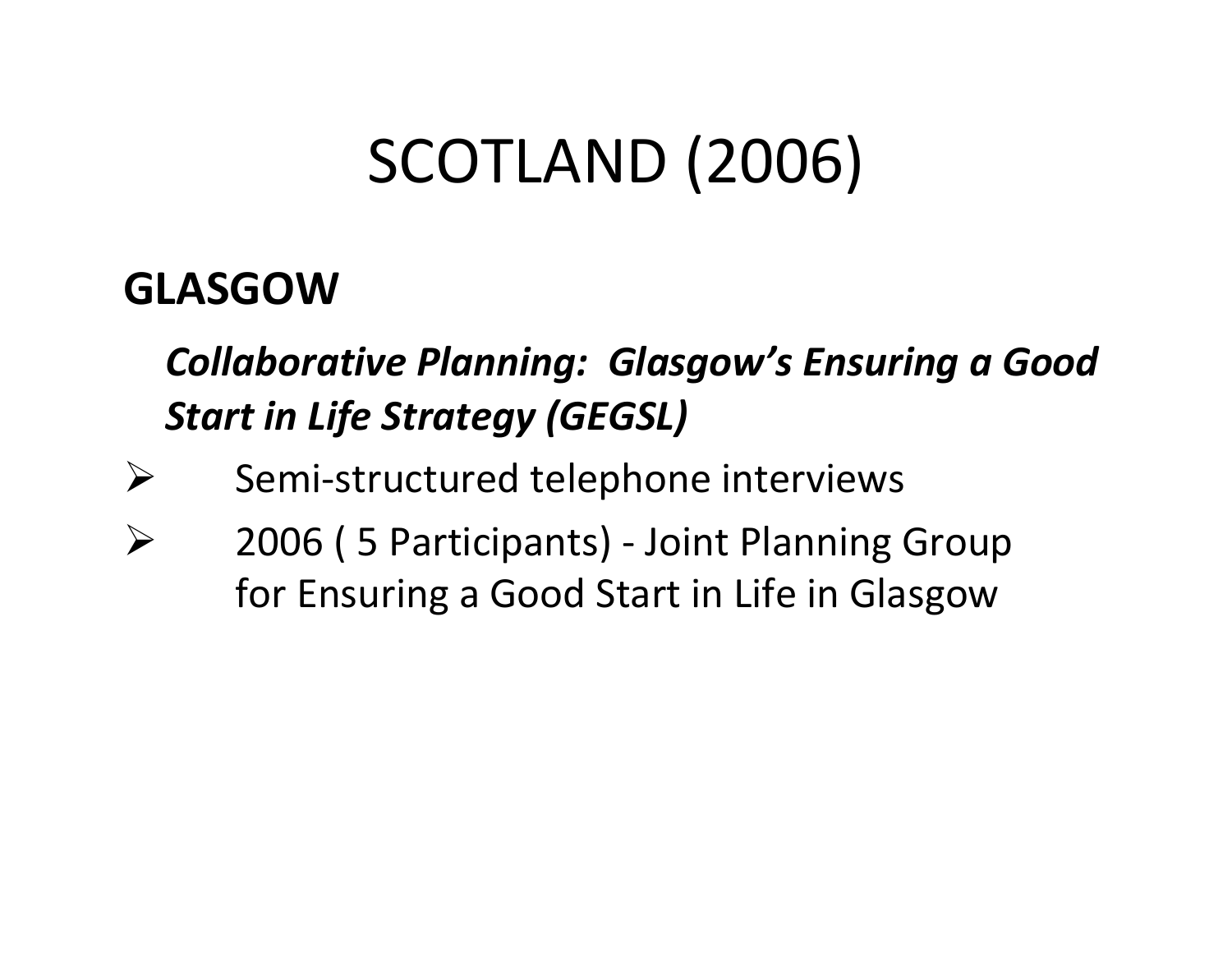### Three Distinct Policy/Program Environments

• *Jurisdictional Differences and Mandates*:

¾Legislation, Policy, Program Guidelines and Funding influence local service user participation

¾Mandatory/Voluntary Requirements influence local service user participation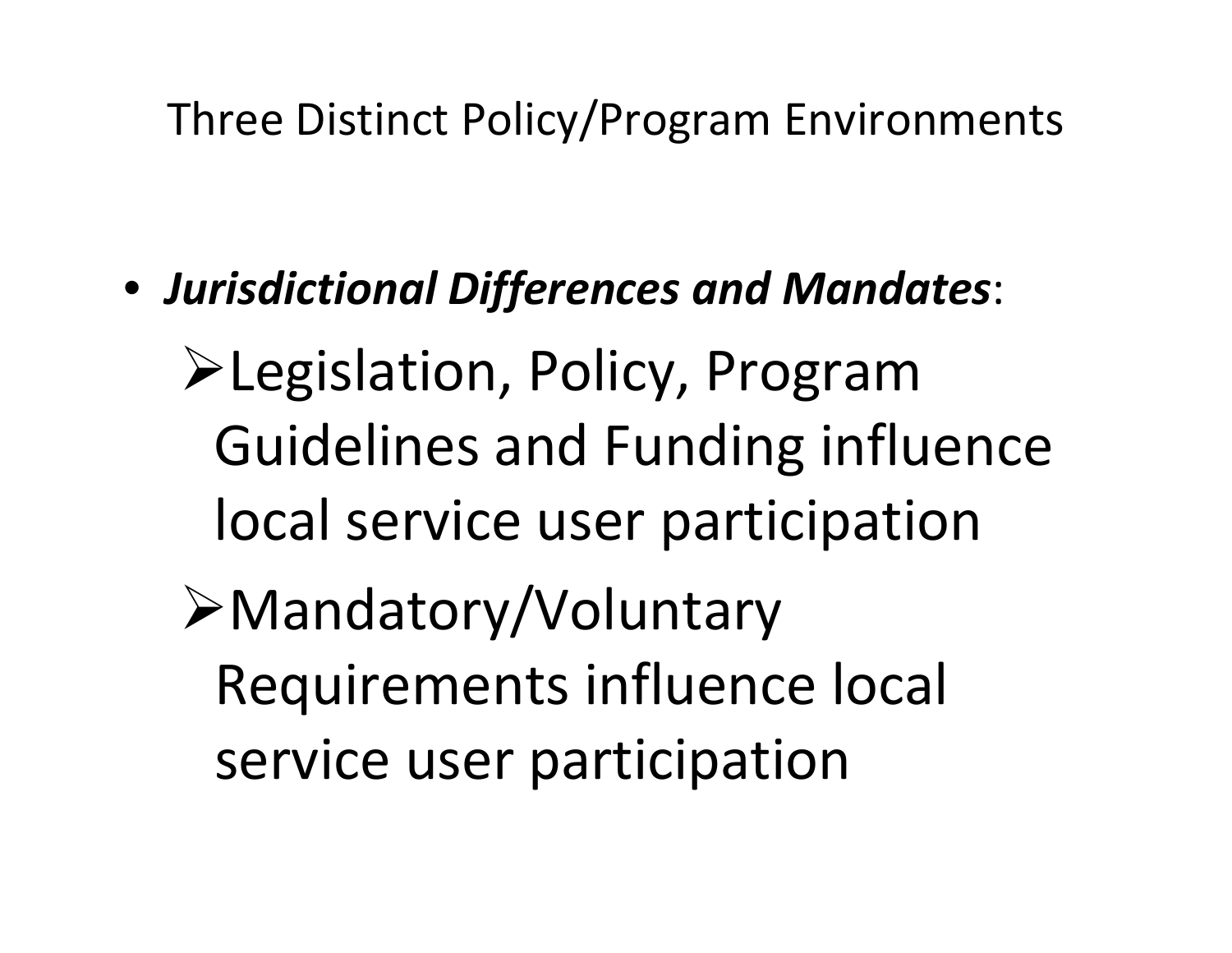## Three Distinct Environments

• CANADA: National/Provincial (power) /Local

¾Federal transfers – CHST – no oversight

 $\triangleright$  Provincial jurisdiction over health and social services

- ¾No mandate or funding for service user inclusion (HBHC)
- UNITED STATES: Federal (power)/State /Local

 $\triangleright$  Federal program funding and oversight

- ¾State level implementation but not power over program
- ¾ Mandated service user inclusion in network and program
- ¾Funding provided for service user inclusion (MHS & HIS)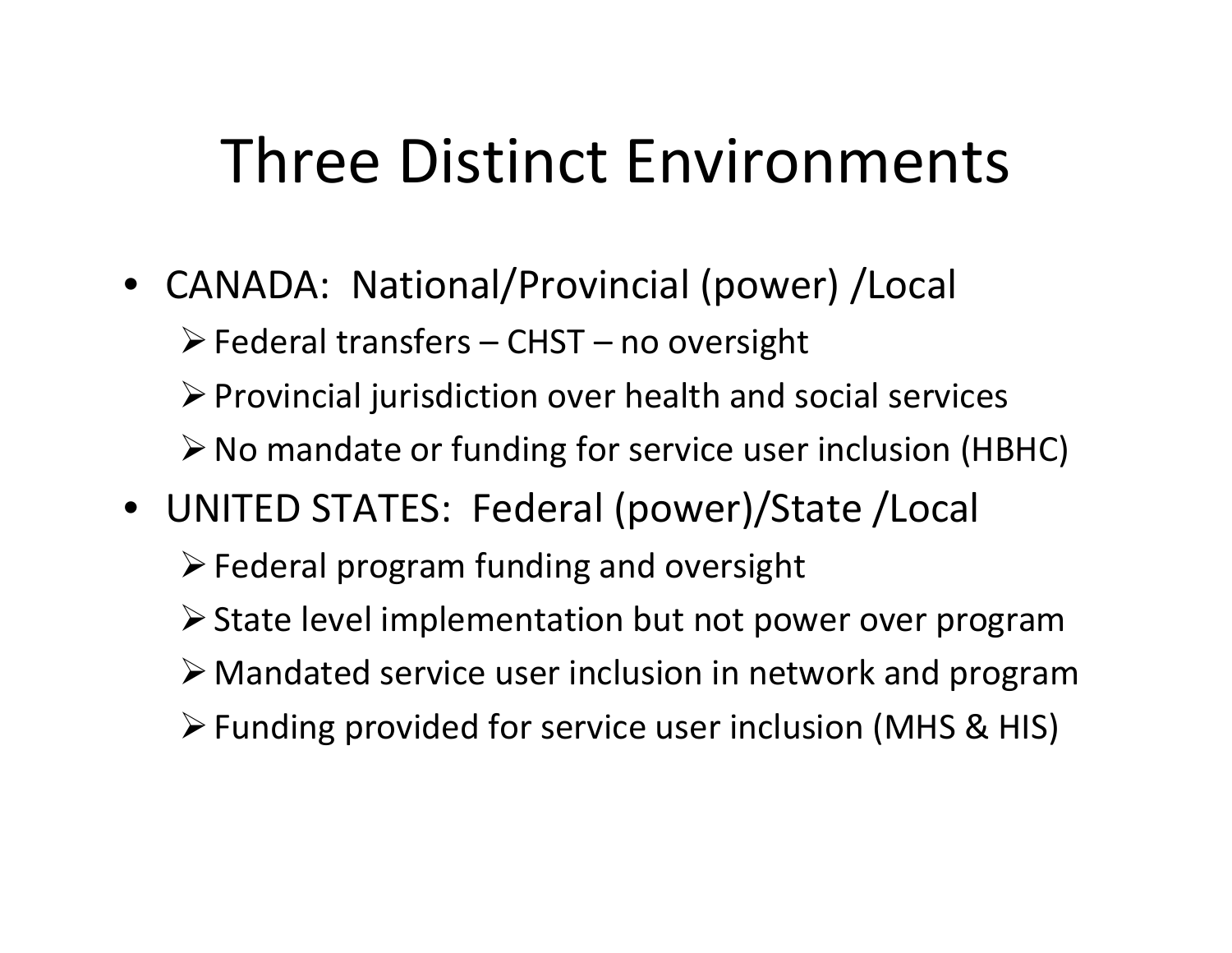## Three Distinct Environments

• Scotland: National (power) to Local

¾National Policy/Legislation/Funding

- ¾National Scottish Executive to Local Councils
- ¾Local Councils have mandate to develop Integrated Children's Services Plans
- ¾No mandate for service user participation or funding for service user involvement in planning group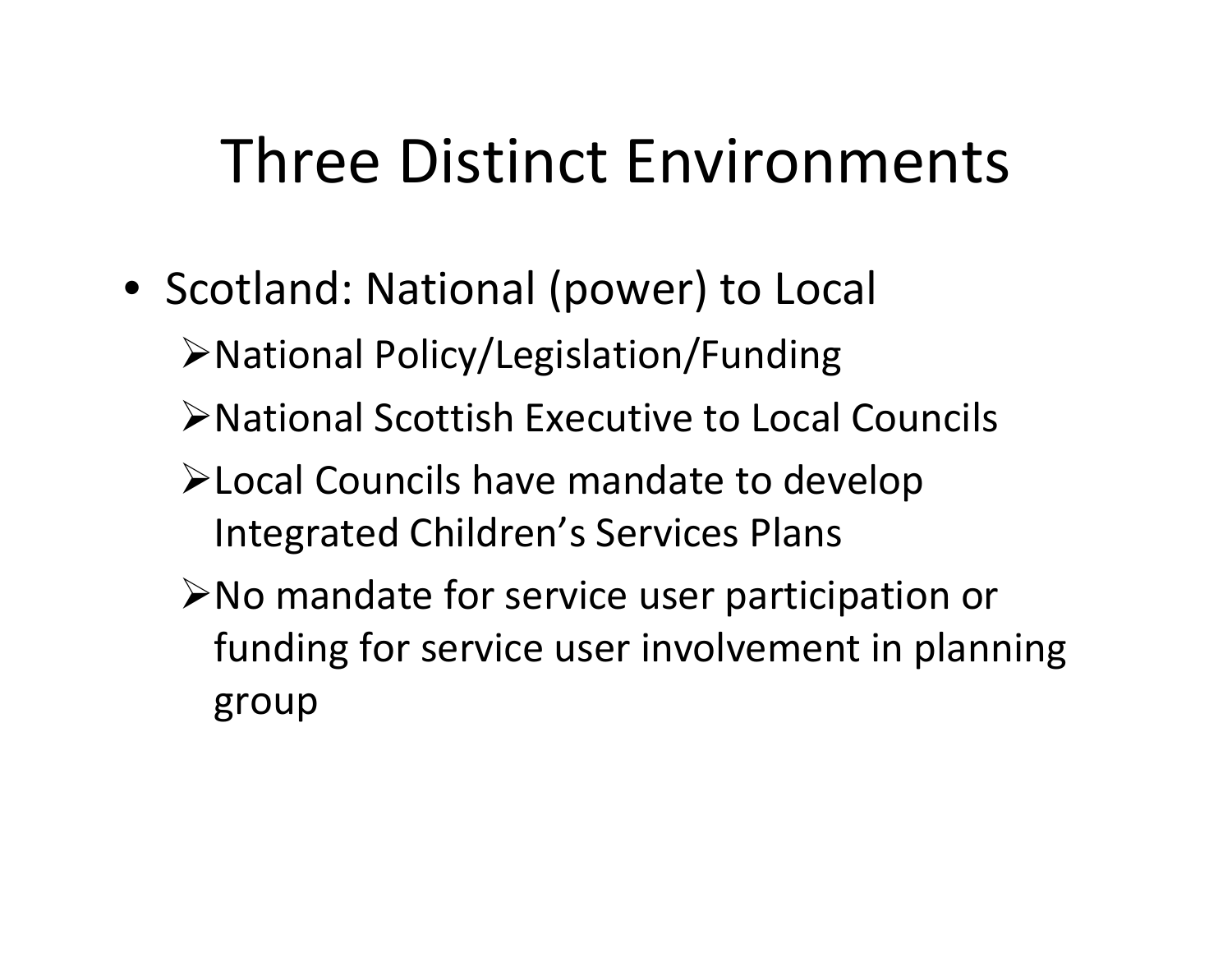### Collaboration Concepts

*DEFINITION OF COLLABORATION:*

#### *TWO OR MORE STAKEHOLDERS COME TOGETHER ON FORMAL/INFORMAL BASIS TO DEVELOP A COMMON PURPOSE*

J.M. Dunlop, Collaboration Bibliography Available at [www.acosa.org](http://www.acosa.org/)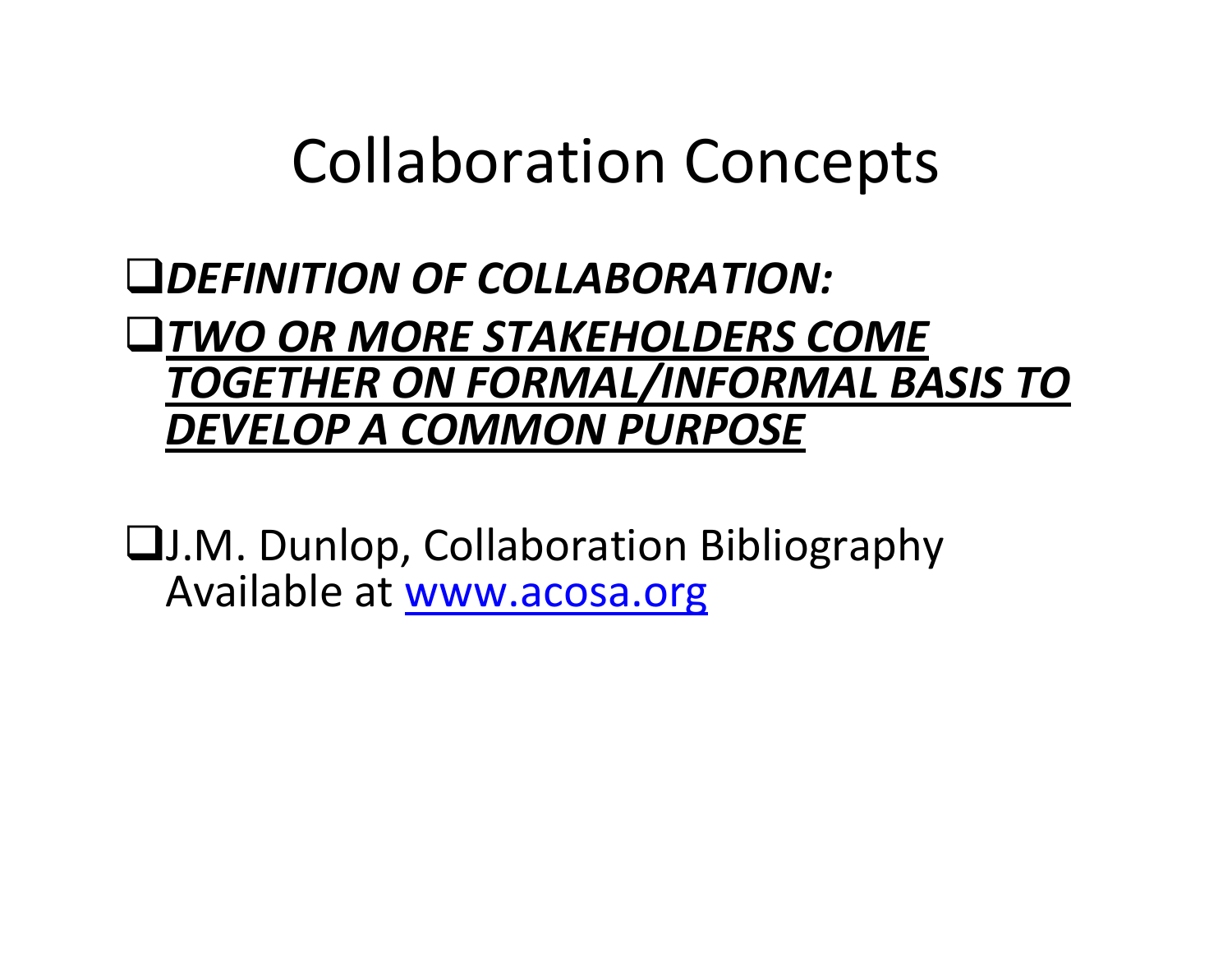# CONCEPTS GUIDING THE RESEARCH

#### **Environmental Pre‐Conditions**

- 1) Past History Of Collaboration
- 2) Mandatory/Voluntary Context
- 3) Legitimacy Of Convening **Organization**

#### **Collaborative Processes**

- 1. StakeholderRepresentativeness
- 2.Member Participation
- 3.Costs/Benefits
- 4.Decision‐making Levels
- 5.Communication Styles
- 6.Formality/Informality‐
- 7.Common Purpose
- 8.Sufficient Resources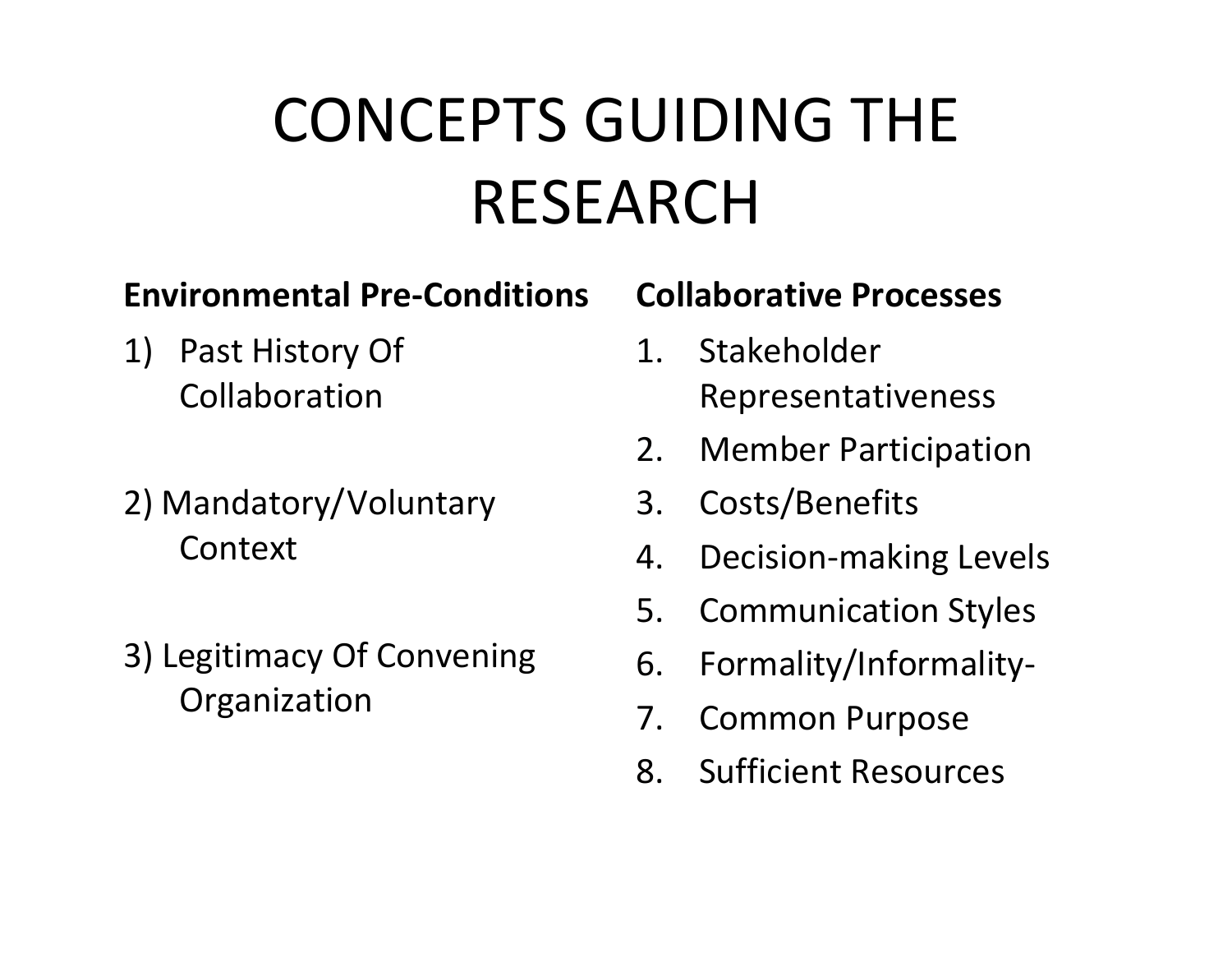### The Method (n=61)



- *HBHC* (2002) ‐ Random sample (n=24) HBHC managers in 47 public health units in Ontario
- *HBHC* (2004) ‐ Purposive sample (n=22) of HBHC managers not included in first study
- *MHS* (2004) ‐ Purposive Sample (n=5)of HS managers in 6 Michigan HS programs
- *IHS* (2006) ‐ Purposive Sample (n=5) of HS managers in 5 Illinois HS programs
- *GEGSL* (2006)‐ Purposive Sample (n =5) of GEGSL participants in 17 member Joint Planning Group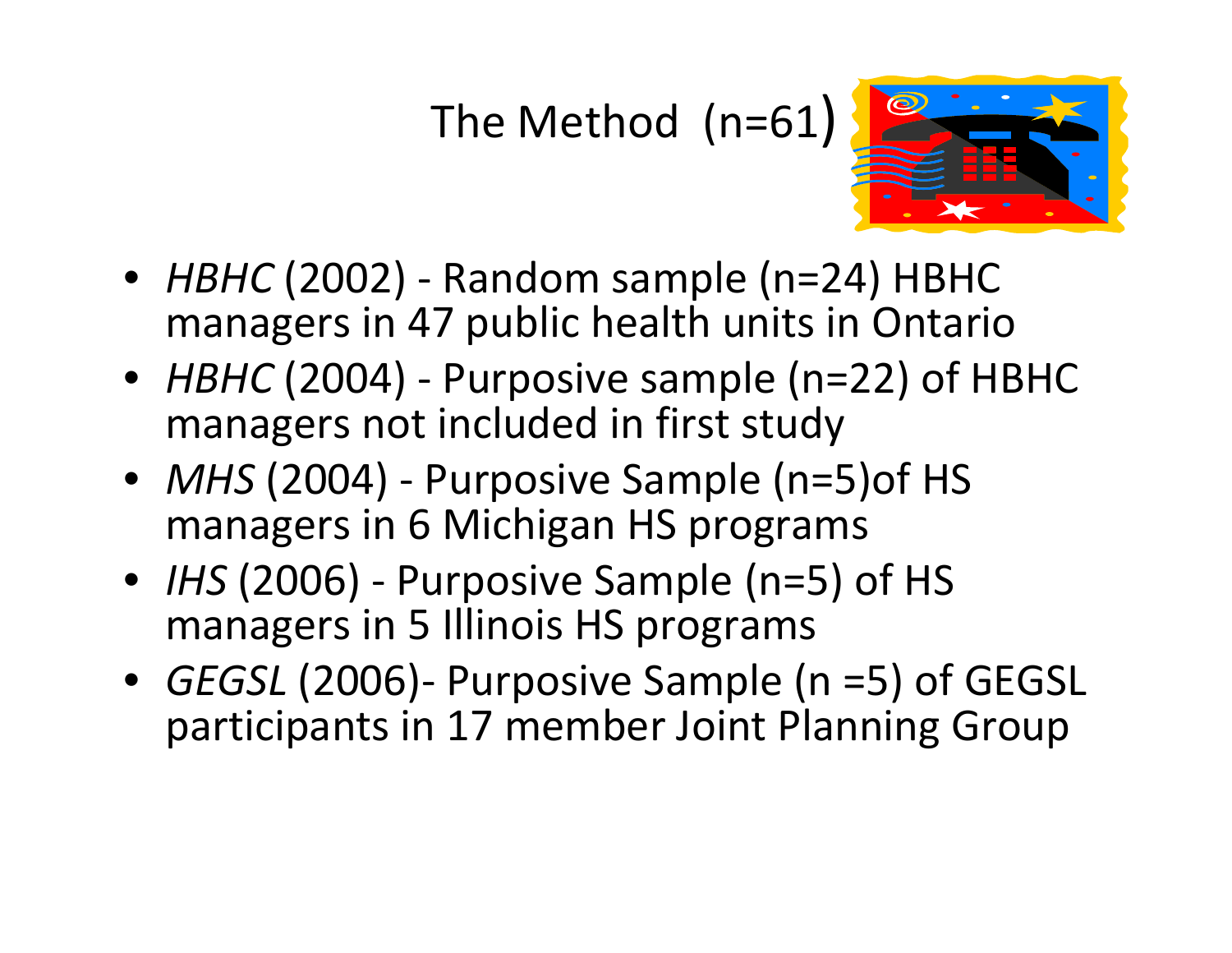# Results (2002 & 2004) ‐ Canada

- *CANADA: HBHC Ontario*
	- No participation of service users
	- Minimal involvement of community members
	- Minimal involvement of members as advocates
	- Resistance to service user involvement
	- Minimal interest in recruiting service users
	- Little knowledge of how to involve service users
	- No mandate for service user participation yields little motivation for change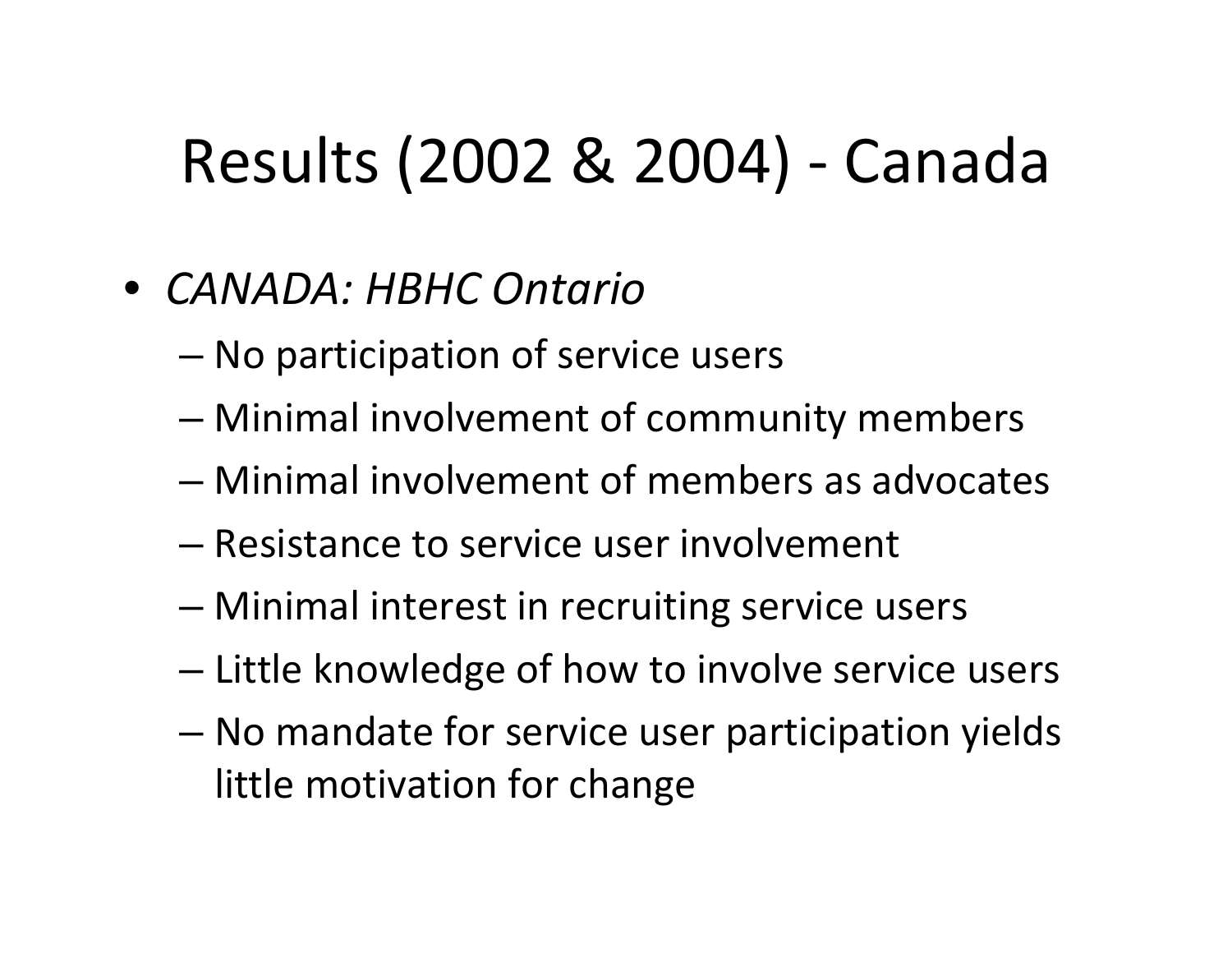## Results – United States

- *Michigan Healthy Start – 2004*
	- Mandate and funding for service user involvement
	- Participation of service users as major goal of program
	- Mandate leads to development of innovation in recruitment and retention strategies
	- Dedication to meaningful service user involvement on part of program managers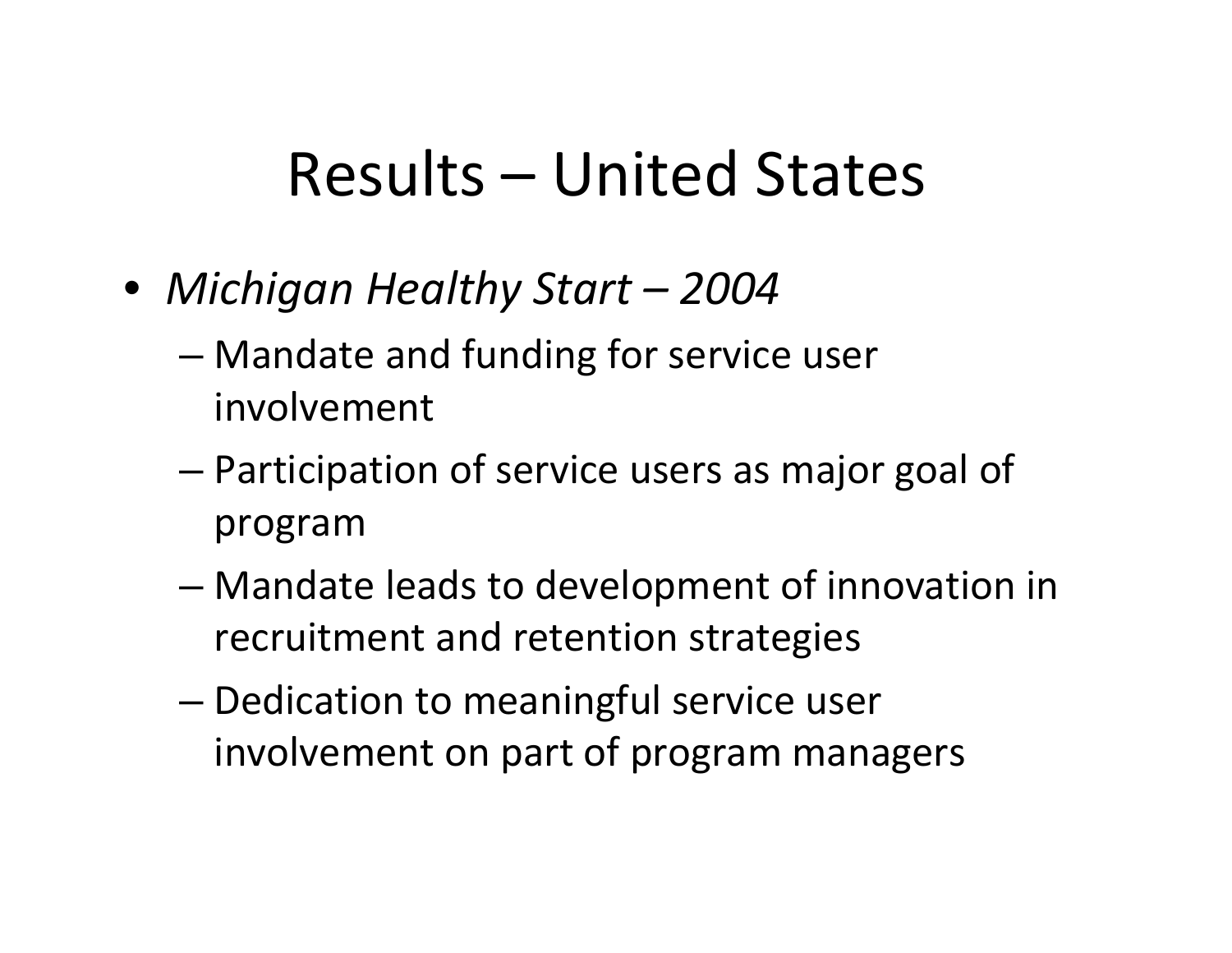## Results – United States

- *Illinois Healthy Start – 2006*
- Mandate and funding for service user involvement consistent service user participation in every meeting of network
- Manager's goal to build community leadership
- Service users committed to the program and stay in partnership after they have graduated from HS
- Service users through participation have become service providers for Healthy Start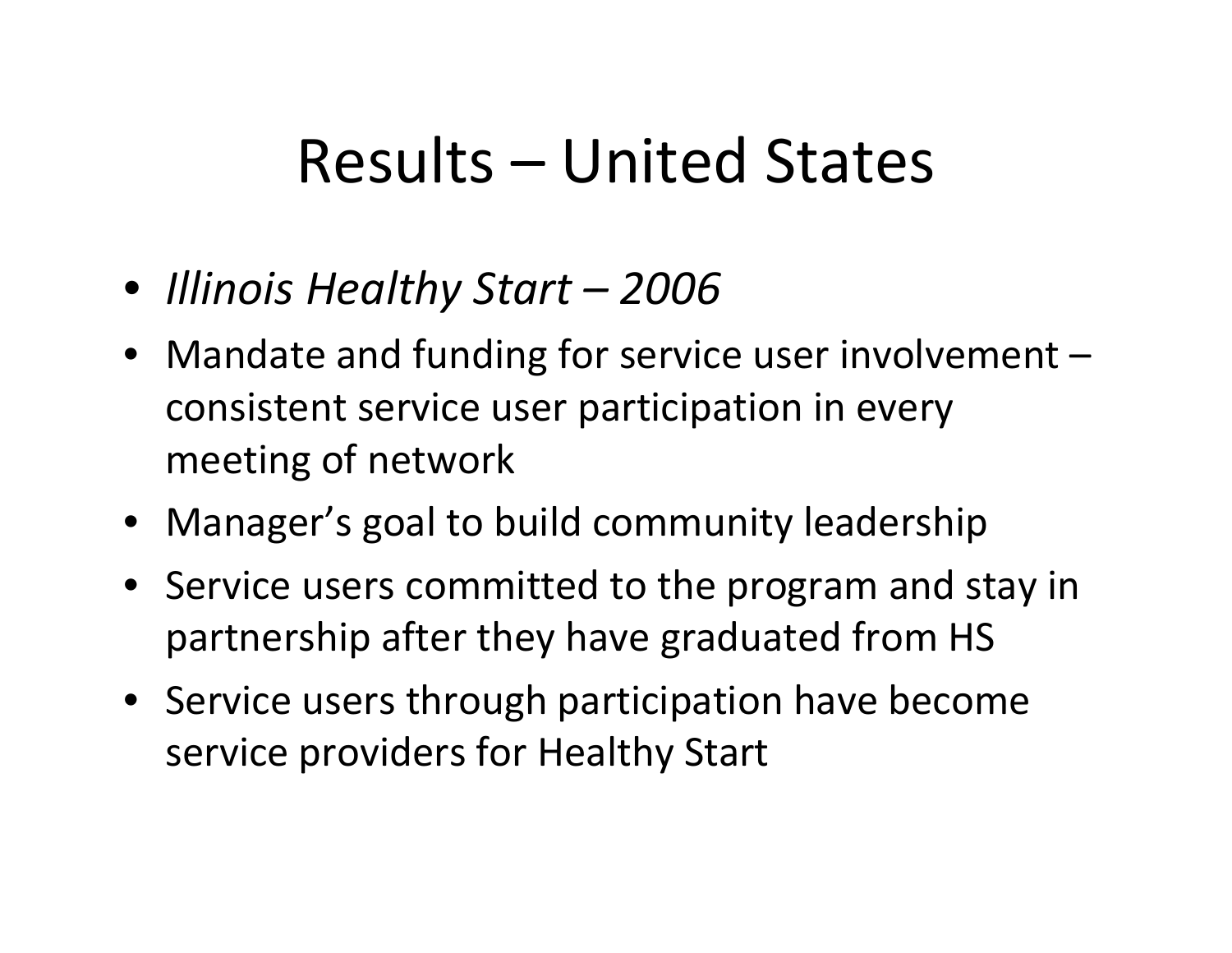## Results ‐ Scotland

#### *Glasgow Ensuring <sup>a</sup> Good Start in Life (GEGSL) (2006)*

- No mandate or funding for service user participation
- Some interest in adding service users to partnership but at present working on collaboration with other sectors
- Service user involvement is not part of the remit from government and has not been addressed
- Working on service provider collaboration among various sectors has been challenging
- While no resistance to service user involvement was found, neither was there an overarching commitment to change in this area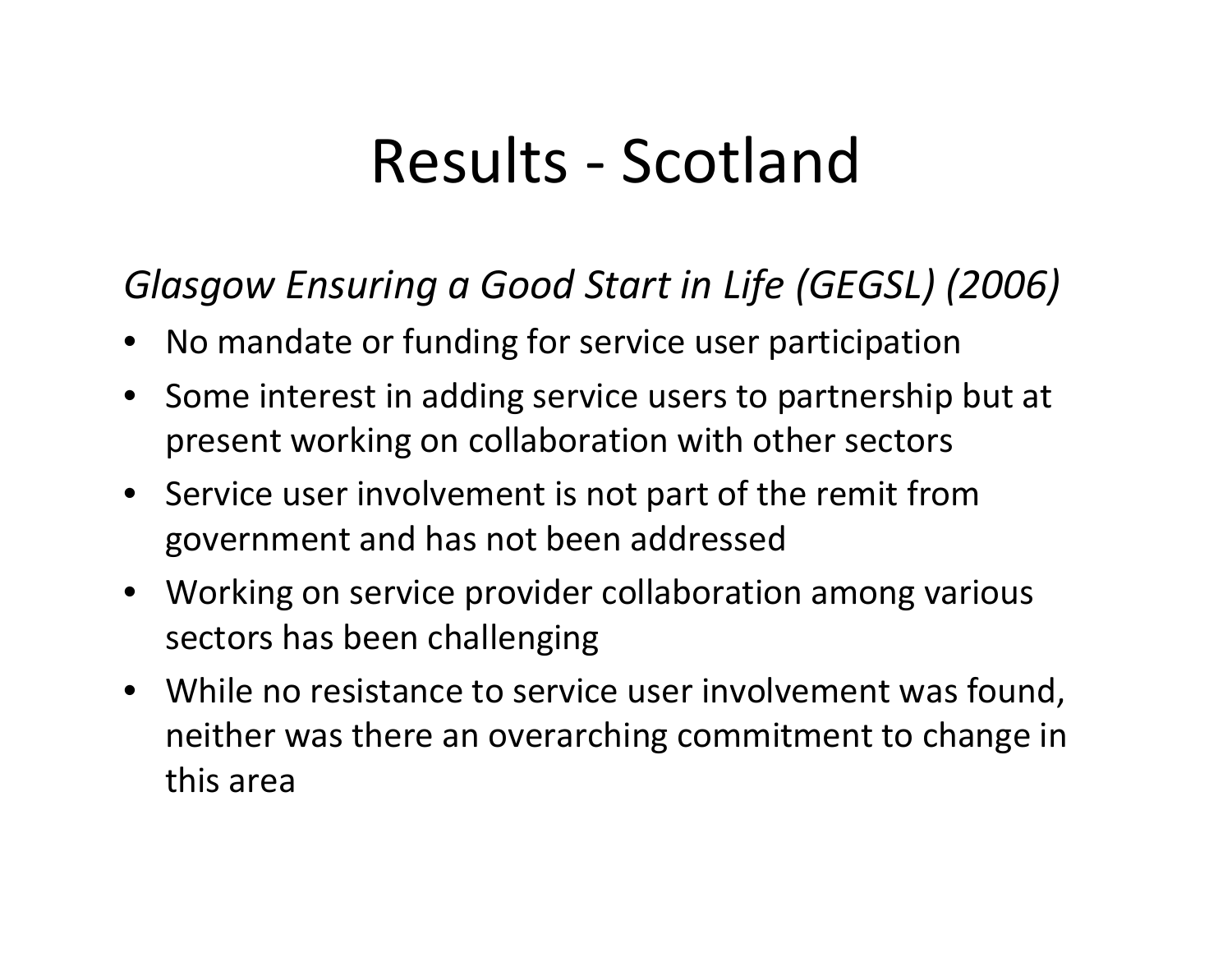- 1) Without a mandate that requires service user participation in partnerships, there is little commitment from service providers
- Funding to recruit service users which covers costs of transportation, babysitting, meals, etc. is critical to the success of the partnership
- Service providers need to be flexible and responsive to changing their ways of interacting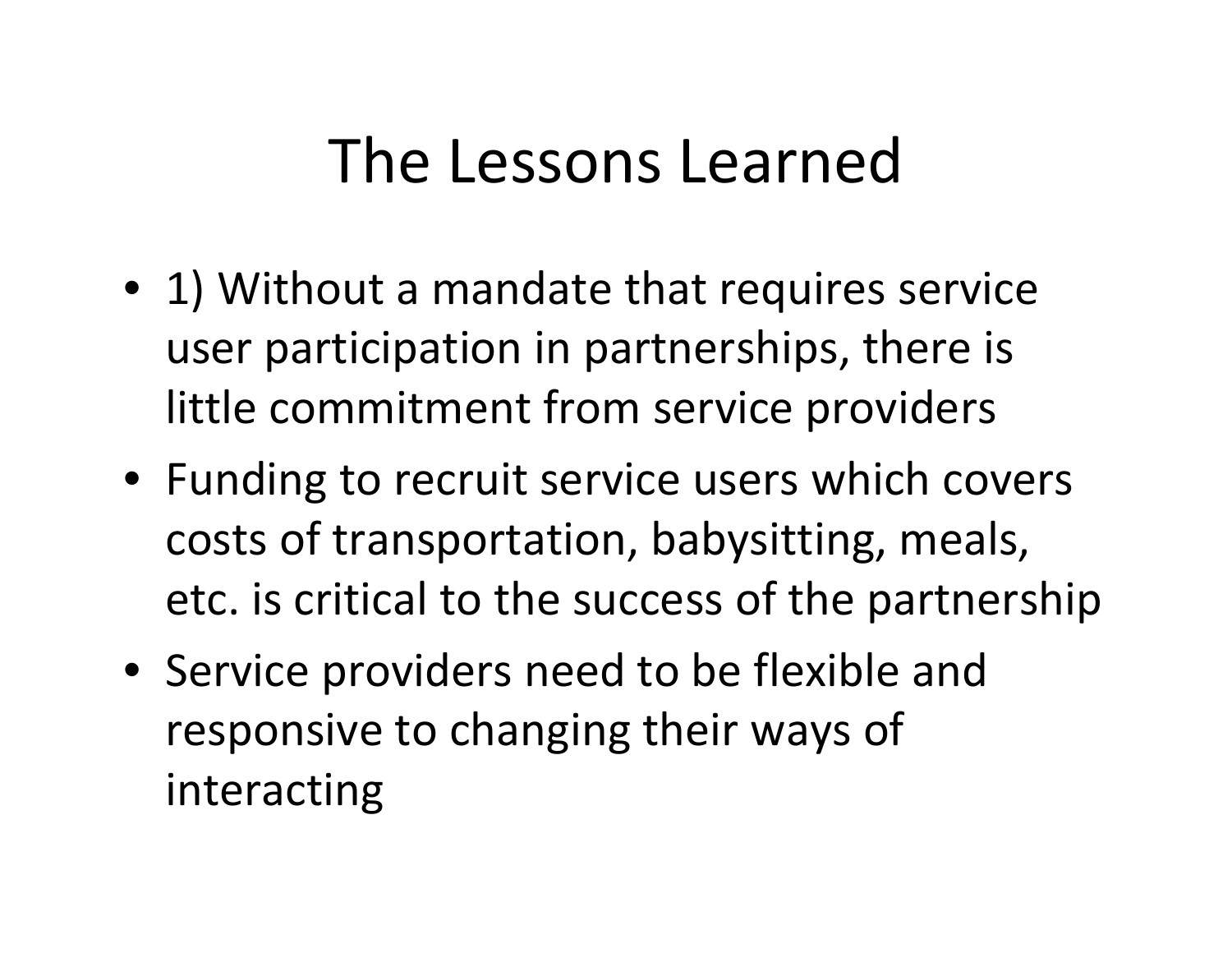- Service providers values regarding expertise, language and decision‐making power can silence the voice of service users
- Service Providers need to promote safe, supported open dialogue with service users
- Service users are committed to participation when respected and given meaningful roles to play in leading and managing partnerships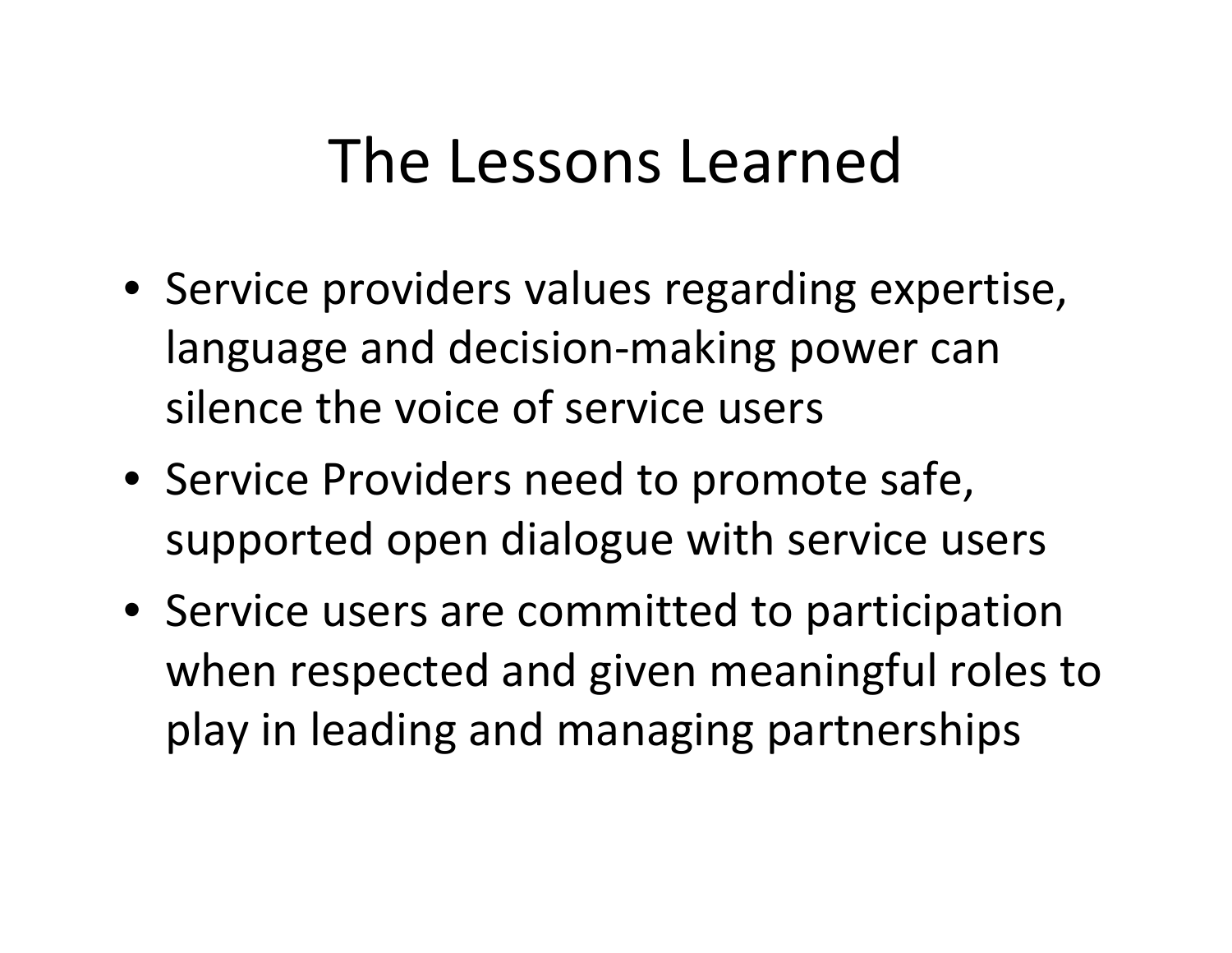- Service Users and Service Providers may have conflicting priorities that need to be resolved within the partnership not waiting until there is no conflict
- Organizations need to be clear at the outset with service users about their funding and legislation constraints on services
- Service users need to choose how they are represented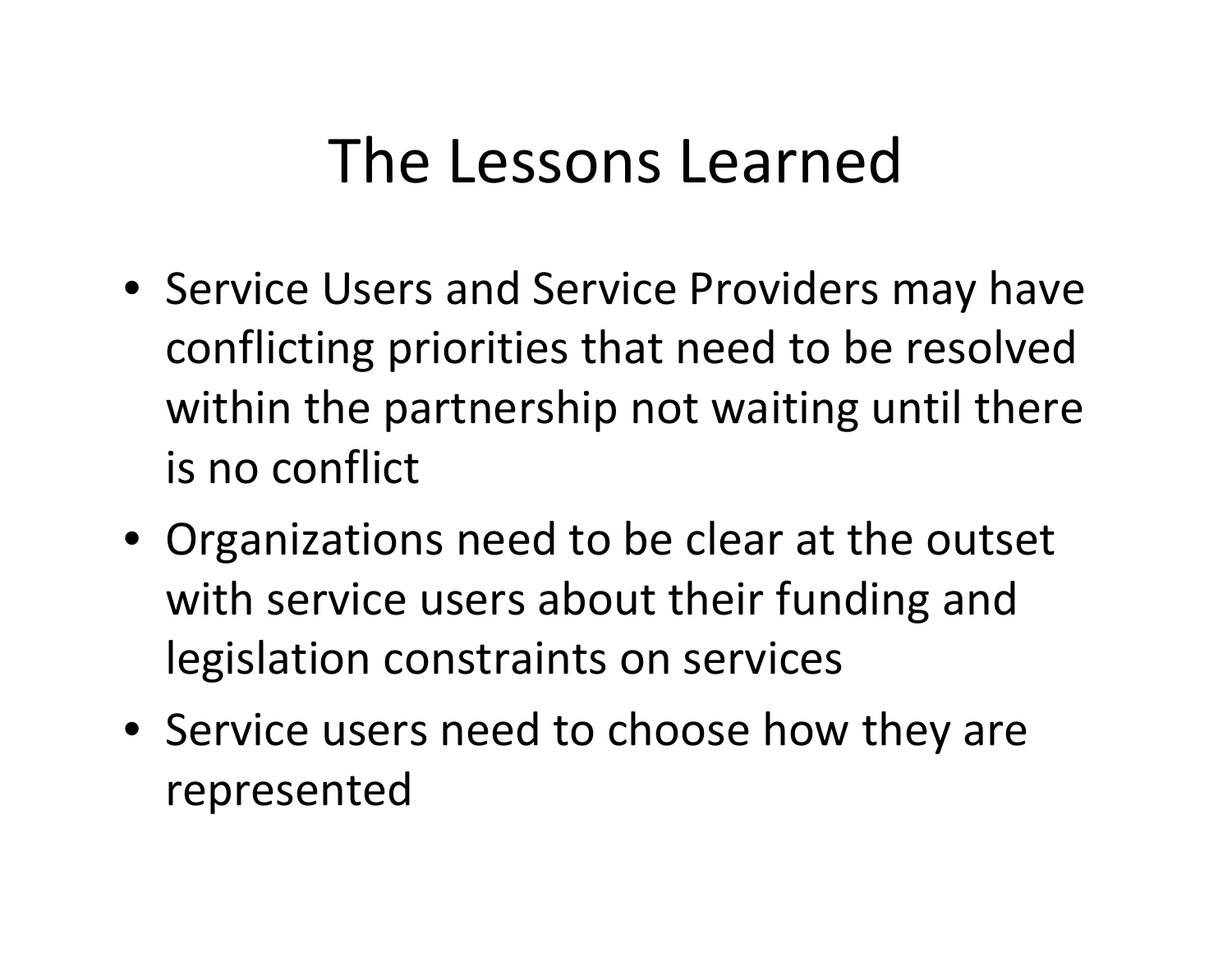- Service users need to be part of communication feedback loops to solidify commitment to the partnership
- Poor communication between service users and service providers leads to disengagement
- Organizational culture that supports meaningful involvement of service users is critical to success
- Organizational and professional resistance is <sup>a</sup> barrier to successful service user/provider partnerships